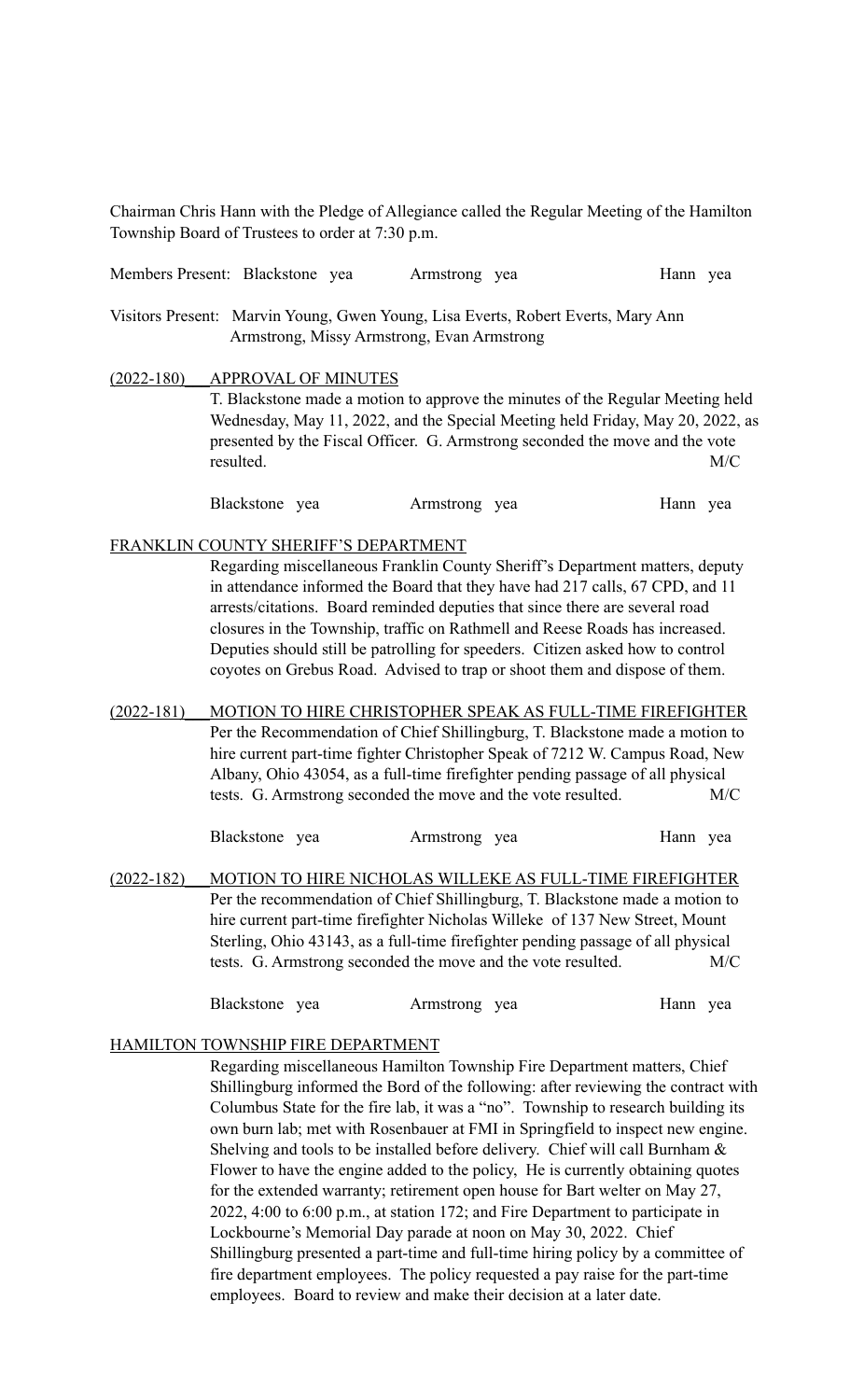(2022-183)\_\_\_MOTION TO REIMBURSE FOR GUTTER PAN REPLACEMENT T. Blackstone made a motion to approve sharing the cost of gutter pan replacement with resident at 4949 Lindel Court at a cost of \$510.00. G. Armstrong seconded the move and the vote resulted. M/C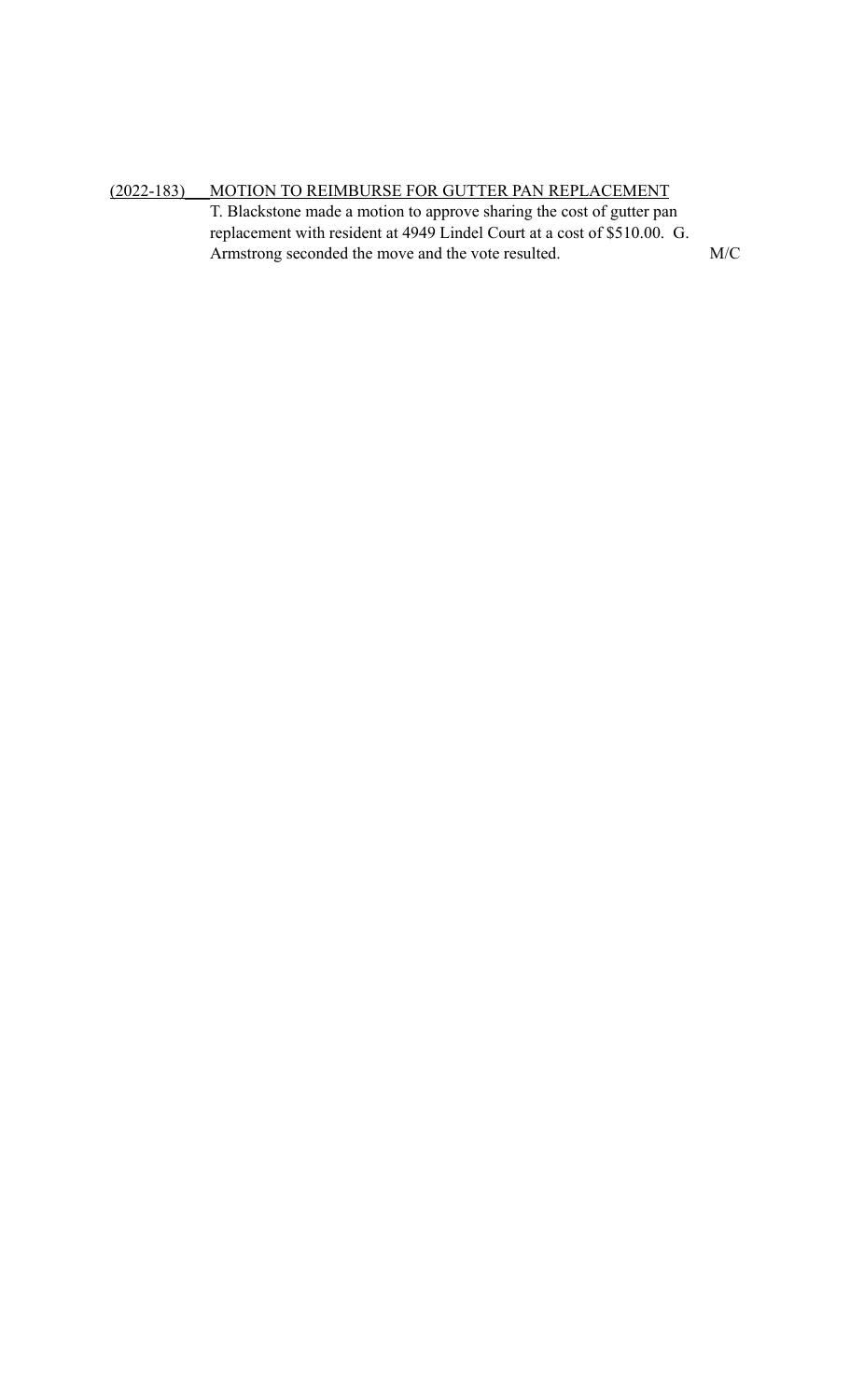## (2022-183)\_\_\_MOTION TO REIMBURSE FOR GUTTER PAN REPLACEMENT

CONTINUED

Blackstone yea Armstrong yea Hann yea

# (2022-184) MOTION TO GRANT SPECTRUM RIGHT OF ENTRY TO TOWNSHIP PARK

After discussion T. Blackstone made a motion to give Spectrum right of entry to the Township Park to run WIFI to the concession stand for HYA. HYA to pay for the WIFI service. G. Armstrong seconded the move and the vote resulted. M/C

Blackstone yea Armstrong yea Hann yea

## HAMILTON TOWNSHIP ROAD MAINTENANCE

Regarding miscellaneous Hamilton Township Road Maintenance matters, Superintendent Marcum informed the Board of the following: the warning signs have been posted on the creek bank in the park; Board of Health has found no positive mosquito tests for West Nile this year, but it is early; and cattle panel will not work to cover grates in park. Josh to purchase rebar and fabricate them. Superintendent Marcum presented a quote from Da-Nite signs to refurbish the reader board in front of the Township offices. Board tabled to review. Board discussed using ARPA money to install handicap accessible doors on the front of the Community Center.

#### (2022-185) AUTHORIZATION DIRECTING FISCAL OFFICER TO CERTIFY CHARGES FOR CUTTING NOXIOUS WEEDS

Per ORC and upon direction from Franklin County Public Health a notice was sent to residents to cut weeds on their property. Upon failure to do so, the township road crew handled the matter; T. Blackstone initiated passage of the following motion.

Pursuant to Ohio Revised Code Section 505.87, I move to certify the costs incurred by the Township in connection with mowing the properties located at 149 Cottage Street, Lockbourne, Ohio 43137, and 36 Jackson Street, Lockbourne, Ohio 43137, to the Franklin County Auditor for collection with taxes. G. Armstrong seconded the move and the vote resulted. M/C

Blackstone yea Armstrong yea Hann yea

## HAMILTON TOWNSHIP ADMINISTRATION

Regarding miscellaneous administrative matters, the Board was provided with copies of the following: an agenda from the Franklin County Rural Zoning Commission regarding case ZON-22-02 – 6746-48 Canal Road; emails from Franklin Soil and Water Conservation District regarding Roundtable #2: Stormwater Ponds and the Urban Review – Issue 1, 2022; emails from Franklin County Public Health regarding Mosquito Management Hub and FCPH COVID Update – Week of 5/16/2022; and an email from the Ohio Township Association regarding Legislative Alert & Info 5/20/22.

## CITIZENS WISHING TO ADDRESS THE BOARD

Todd Gibbs addressed the Board as a concerned parent regarding an incident that occurred at the ballfields regarding a call during a softball game. Mr. Gibbs stated that he was informed that the fields belonged to HYA. His daughter was called a derogatory name by the commissioner (Jen Spaulding) and numerous Facebook arguments resulted. Mr. Gibbs was informed that Hamilton Township has no authority to remove officials and tries to give the parties involved a chance to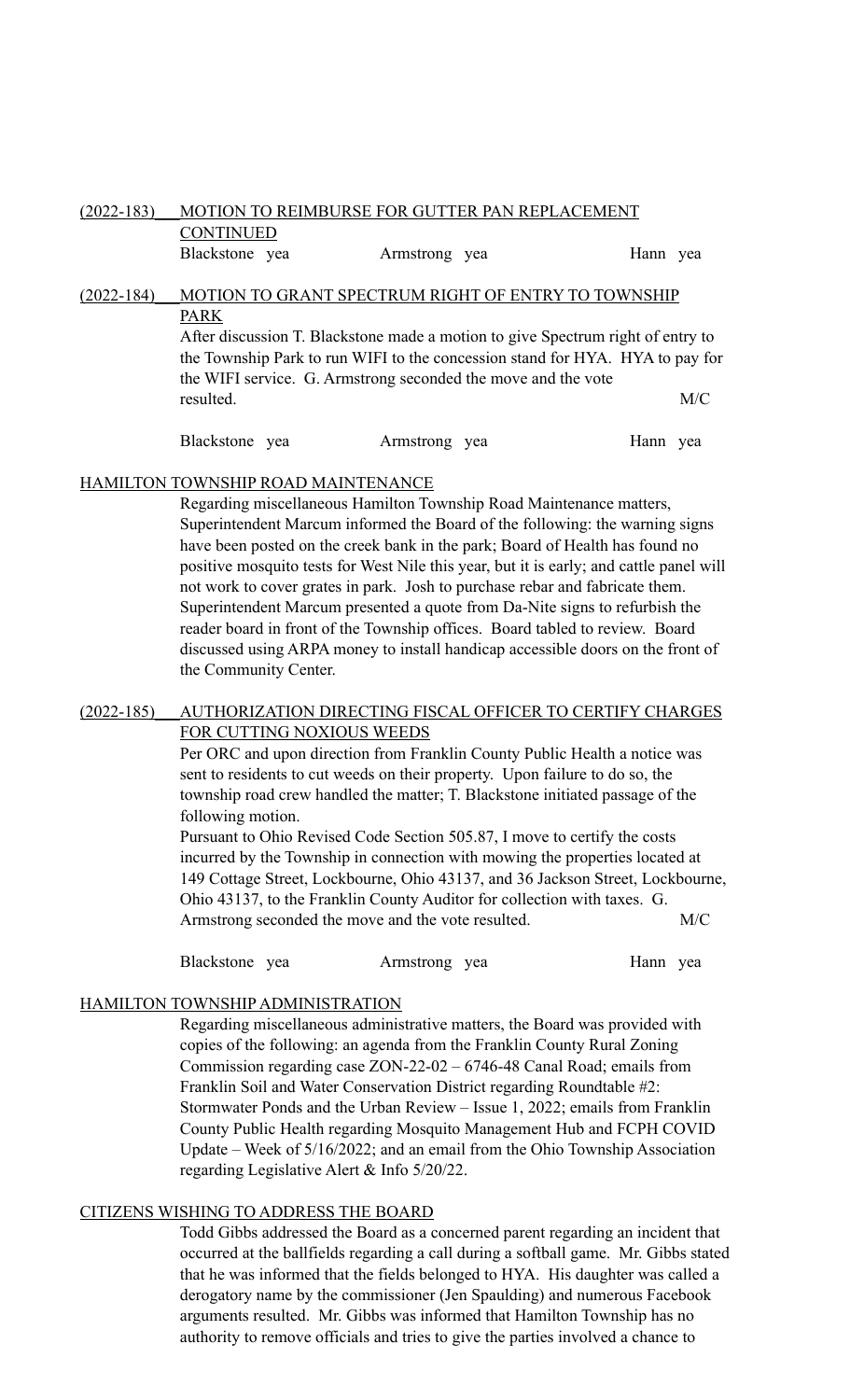work out the issues. HYA representatives were in attendance and voiced their views on the incident. All parties agreed to meet and try to resolve their problems amicably. The Board reminded both parties, these activities are about the children.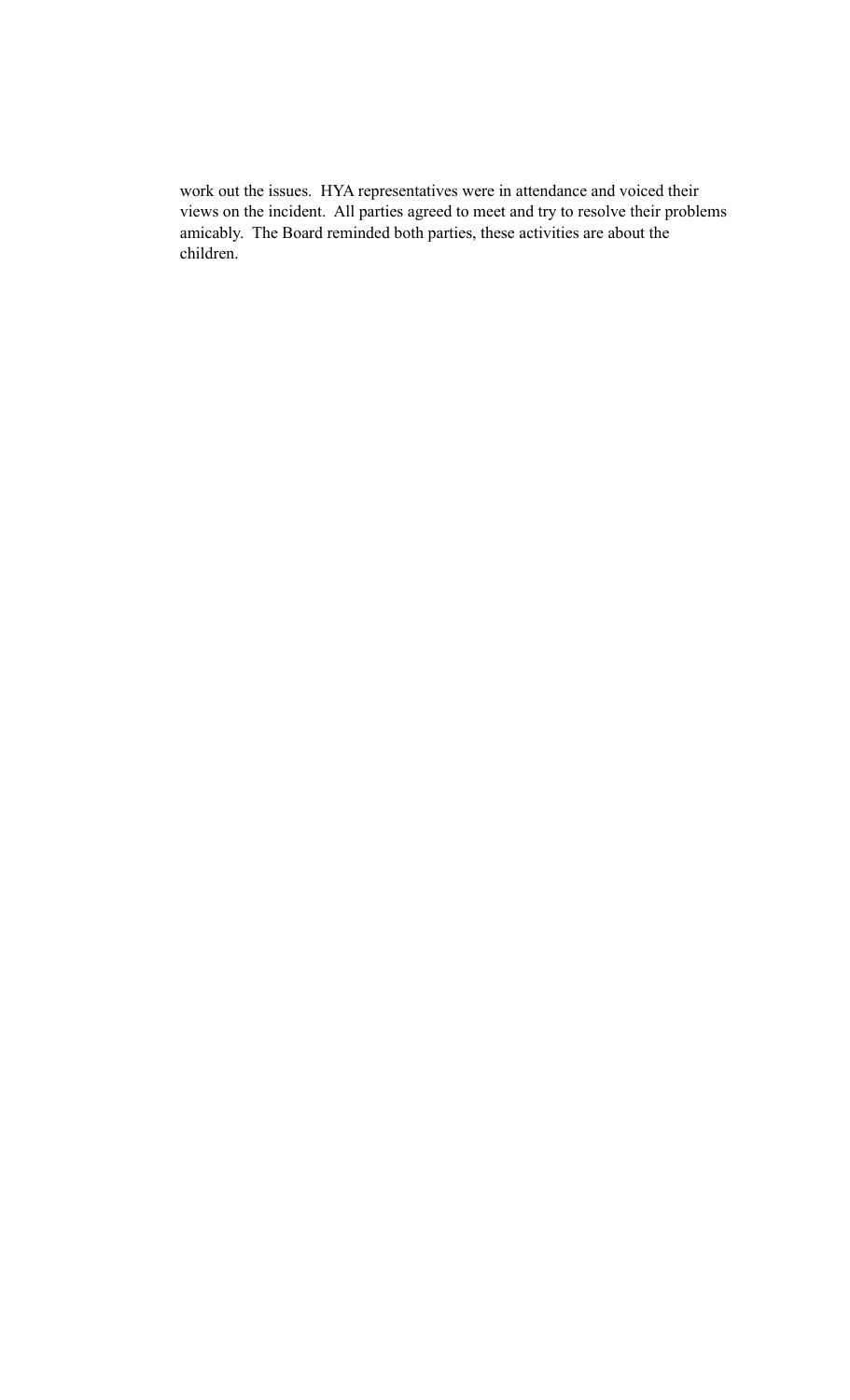| $(2022 - 186)$ | COMMUNITY CENTER REQUESTS<br>T. Blackstone made a motion allowing the following uses of the Community<br>Center building: Sharon Weisenberger for Sunday, June 26, 2022, from 12:00 p.m.<br>to 5:00 p.m., for a birthday party. Fee to be \$12.00 per hour; Alyssa Kazee for<br>Saturday, August 27, 2022, from 11:00 a.m. to 7:00 p.m., for a birthday party. Fee<br>to be \$12.00 per hour; and Tiffany Wolf for Friday, May 27, 2022, from 5:00 p.m.<br>to 9:00 p.m., for a graduation party. Fee to be \$12.00 per hour. G. Armstrong<br>seconded the move and the vote resulted.<br>M/C                                           |               |  |    |                                                                                                                                                                                                                                                                        |     |
|----------------|----------------------------------------------------------------------------------------------------------------------------------------------------------------------------------------------------------------------------------------------------------------------------------------------------------------------------------------------------------------------------------------------------------------------------------------------------------------------------------------------------------------------------------------------------------------------------------------------------------------------------------------|---------------|--|----|------------------------------------------------------------------------------------------------------------------------------------------------------------------------------------------------------------------------------------------------------------------------|-----|
|                | Blackstone yea                                                                                                                                                                                                                                                                                                                                                                                                                                                                                                                                                                                                                         | Armstrong yea |  |    | Hann yea                                                                                                                                                                                                                                                               |     |
| $(2022 - 187)$ | OBLIGATIONS FOR PAYMENT WITHOUT PURCHASE ORDERS<br>T. Blackstone made a motion allowing the following obligations for payment<br>without purchase orders:                                                                                                                                                                                                                                                                                                                                                                                                                                                                              |               |  |    |                                                                                                                                                                                                                                                                        |     |
|                | Payroll                                                                                                                                                                                                                                                                                                                                                                                                                                                                                                                                                                                                                                |               |  | \$ | 96,981.61                                                                                                                                                                                                                                                              |     |
|                | G. Armstrong seconded the move and the vote resulted.                                                                                                                                                                                                                                                                                                                                                                                                                                                                                                                                                                                  |               |  |    |                                                                                                                                                                                                                                                                        | M/C |
|                | Blackstone yea                                                                                                                                                                                                                                                                                                                                                                                                                                                                                                                                                                                                                         | Armstrong yea |  |    | Hann yea                                                                                                                                                                                                                                                               |     |
| $(2022 - 188)$ | OBLIGATIONS FOR PAYMENT WITH PURCHASE ORDERS<br>T. Blackstone made a motion allowing the following obligations for payment with<br>purchase orders:                                                                                                                                                                                                                                                                                                                                                                                                                                                                                    |               |  |    |                                                                                                                                                                                                                                                                        |     |
|                | Ace Septic Tank<br>All-American Fire Equipment<br>Beem's BP Distr. Inc.<br><b>Bound Tree Medical</b><br><b>Change Healthcare Technology</b><br><b>Charter Communications</b><br><b>Citizens First Fire Training</b><br>Delille Oxygen Company<br>Franklin County Township Association<br><b>Goss Supply</b><br>HelpNet<br>Hydraulic Supply Co & IGS<br><b>Kurtz Brothers</b><br>Linton, Randy<br><b>Local Waste</b><br>Orkin<br>Peterson Highway Safety, Inc.<br>Prushing, John & Ronda<br>Rent-A-John<br>Rosenbauer South Dakota LLC<br>Rose Plumbing LLC<br>Sam's Club<br>Trenary Research, LLC<br>Turnouts, LLC<br>Verizon Wireless |               |  | \$ | 150.00<br>67.51<br>2,534.98<br>5,937.35<br>4,721.79<br>47.96<br>1,459.70<br>135.85<br>300.00<br>279.46<br>279.30<br>29.34<br>2,239.36<br>3,700.00<br>5,226.45<br>82.80<br>655.00<br>2,283.63<br>445.00<br>577,326.00<br>2,005.00<br>62.00<br>240.00<br>400.00<br>21.12 |     |
|                | <b>Wellston Fire Department Training Academy</b><br>Zoll Medical Corporation                                                                                                                                                                                                                                                                                                                                                                                                                                                                                                                                                           |               |  |    | 1,800.00<br><u>2,565.12</u>                                                                                                                                                                                                                                            |     |

## (2022-186)\_\_\_COMMUNITY CENTER REQUESTS

\$ 614,994.72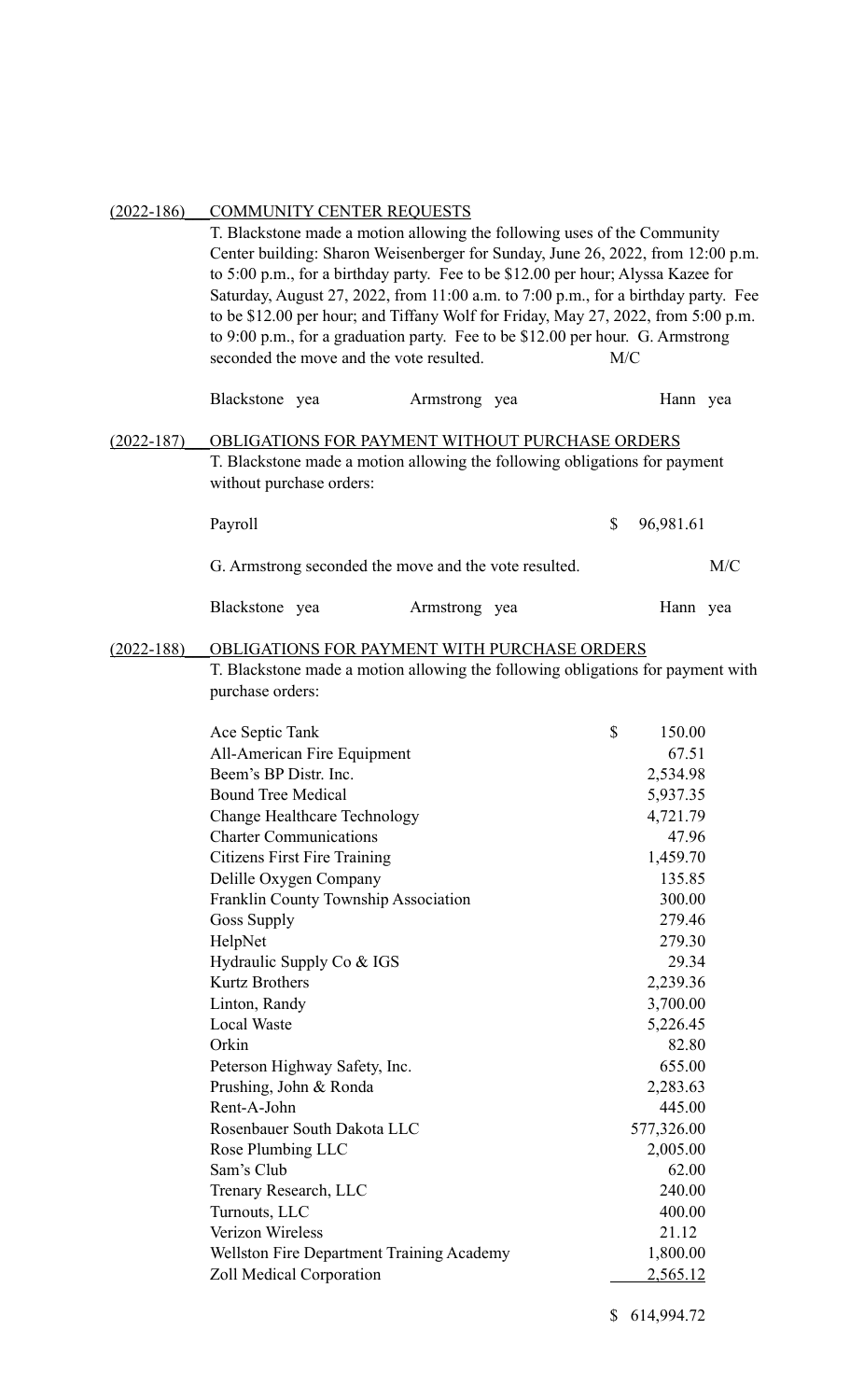G. Armstrong seconded the move and the vote resulted. M/C

Blackstone yea Armstrong yea Hann yea